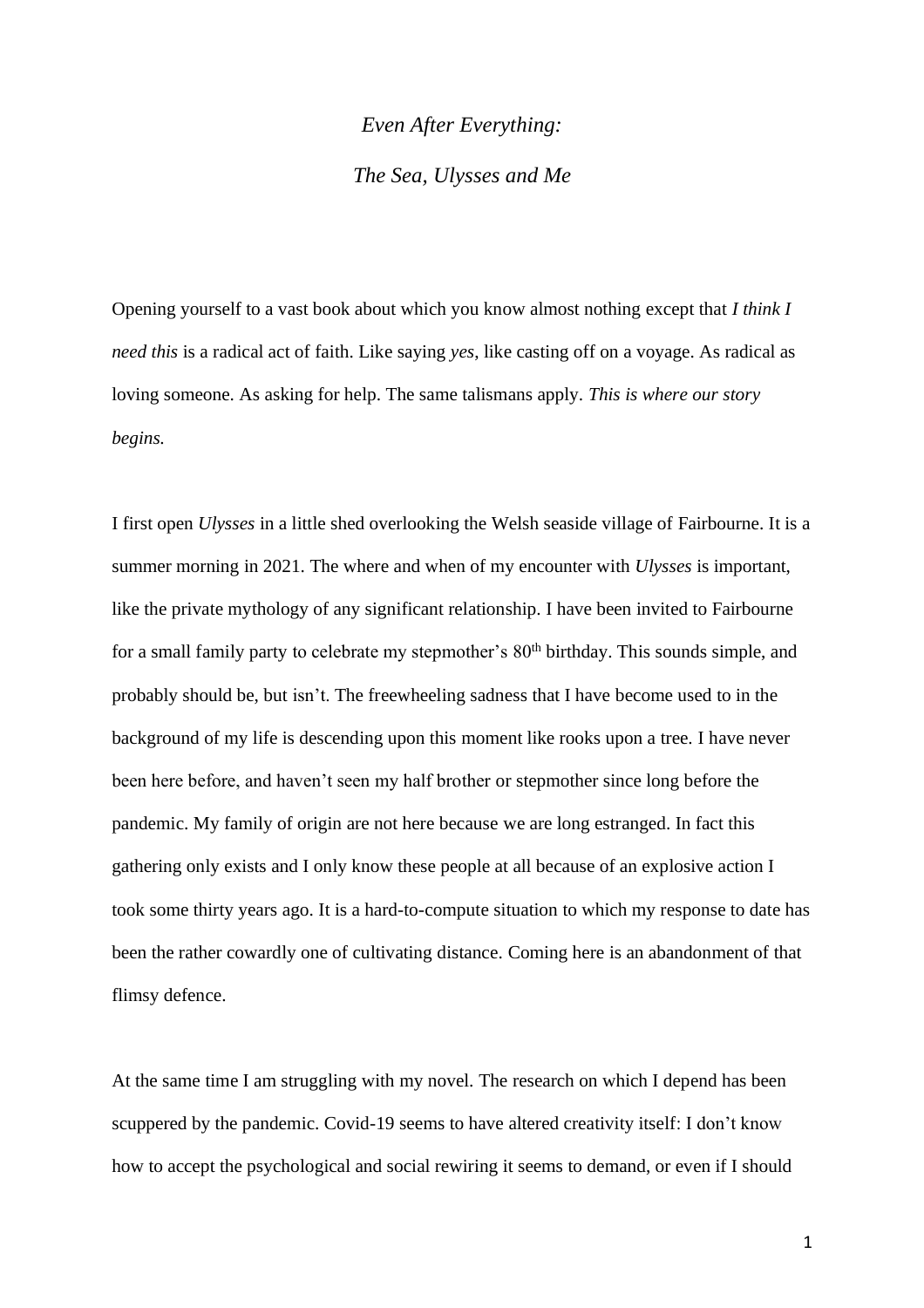be trying to or resisting. Writing a novel requires a belief in the future; it is an act of hope. My much-loved half brother knew how to get me to come here. *There's a shed you can work in, whenever you want*, he told me. *You don't have to do anything you don't want to do*. This morning, taking him at his word, I scurry off up the steep terraced garden at the first opportunity, and, instead of trying to write, I open *Ulysses*. Faith is confidence that something *is*. Even after everything, I believe a book can save me.

Of course*, Ulysses* is set in a specific place, Dublin, and its immediate surroundings. And place, I find, is just as important to the experience of reading it. Famously the novel occurs over the course of one day 16 June 1904, and the reader too inhabits a present of their own which they bring to the book. *Ulysses* replaces a series of sea voyages from Homer's poem *Odyssey* with this day in Dublin and the sea and the notion of journeying permeate the novel. A full response to *Ulysses* can't ignore the sea, its expression of both time and place. I look up from the page through the tiny window and consider where I am and what this moment holds.

My gaze is drawn to the scatter of white houses and the wide horizon. The place I begin *Ulysses* is also a site of global crisis. It is predicted that within twenty-five years this floodplain upon which Fairbourne sits will be submerged by the rising sea, that sucks far out and then comes spinning in. The site has the unwanted honour of being the first projected casualty of the climate emergency in Britain. Neither British nor Welsh government will commit the resources to bolster the sea defences, and so Fairbourne has been consigned to fate. The people who live here, in the village which has been deemed not worth saving, carry on. On these newly relaxed summer days, they cluster outside the low pebble dashed pub. Strings of pale blue lights slouch over them in the heat. There are ice creams for dogs and a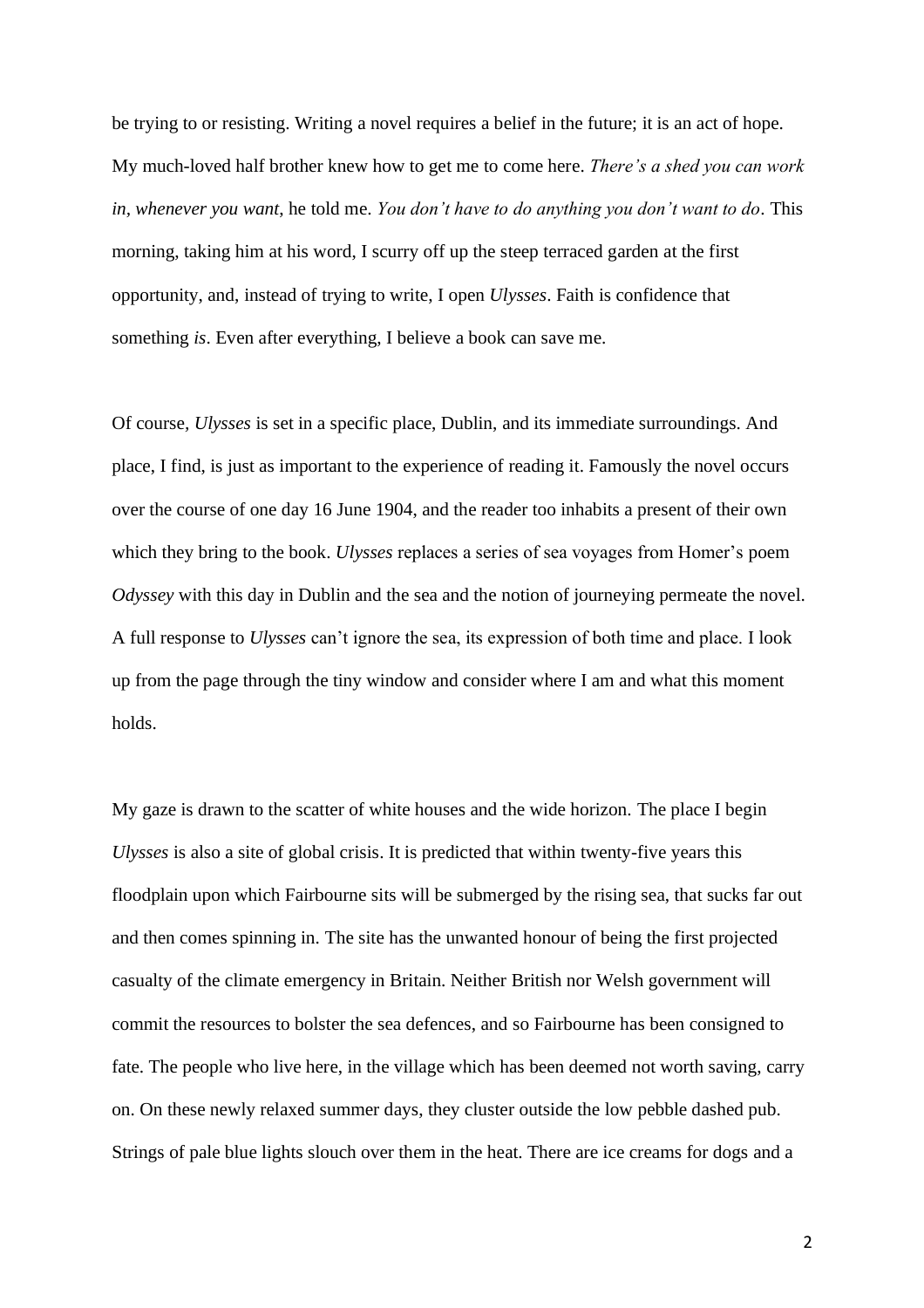miniature steam train that chugs along the front. People bare their faces shyly, as in earlier times they would have bared their bodies. I almost expect to see a stripe of pale flesh across nose and cheeks. They look dazzled, perhaps by the fierce light, perhaps by the unfamiliar closeness of others; perhaps by the hard fact of their abandonment.

\*

*Bloom was talking and talking with John Wyse and he quite excited with his dunducketymudcoloured mug on him and his old plumeyes rolling about.*

- *Persecution, says he, all the history of the world is full of it. Perpetuating national hatred among nations.*
- *But do you know what a nation means? Says John Wyse*
- *Yes, says Bloom.*
- *What is it? Says John Wyse.*
- *A nation? Says Bloom. A nation is the same people living in the same place.*
- *By God then, says Ned, laughing, if that's so I'm a nation for I'm living in the same place for the past five years.*

*So of course everyone had a laugh at Bloom and says he, trying to muck out of it:*

- *Or also living in different places.*
- *That covers my case, says Joe.*
- *What is your nation if I may ask, says the citizen.*
- *Ireland, says Bloom. I was born here. Ireland.*

*The citizen said nothing only cleared the spit out of his gullet and, gob, he spat a Red bank oyster out of him right in the corner.*

When I moved to the Helensburgh area some fifteen years ago I discovered that WH Auden had lived in the town for two formative years, 1930-1932. No one had really engaged with this period in the poet's life, and even I swithered about how to respond. He was not my 'favourite poet'. Though I recognised the discovery as important, I did not recognise it as the transforming gift that it was. How could a gay man of twenty-four in 1930 speak to my own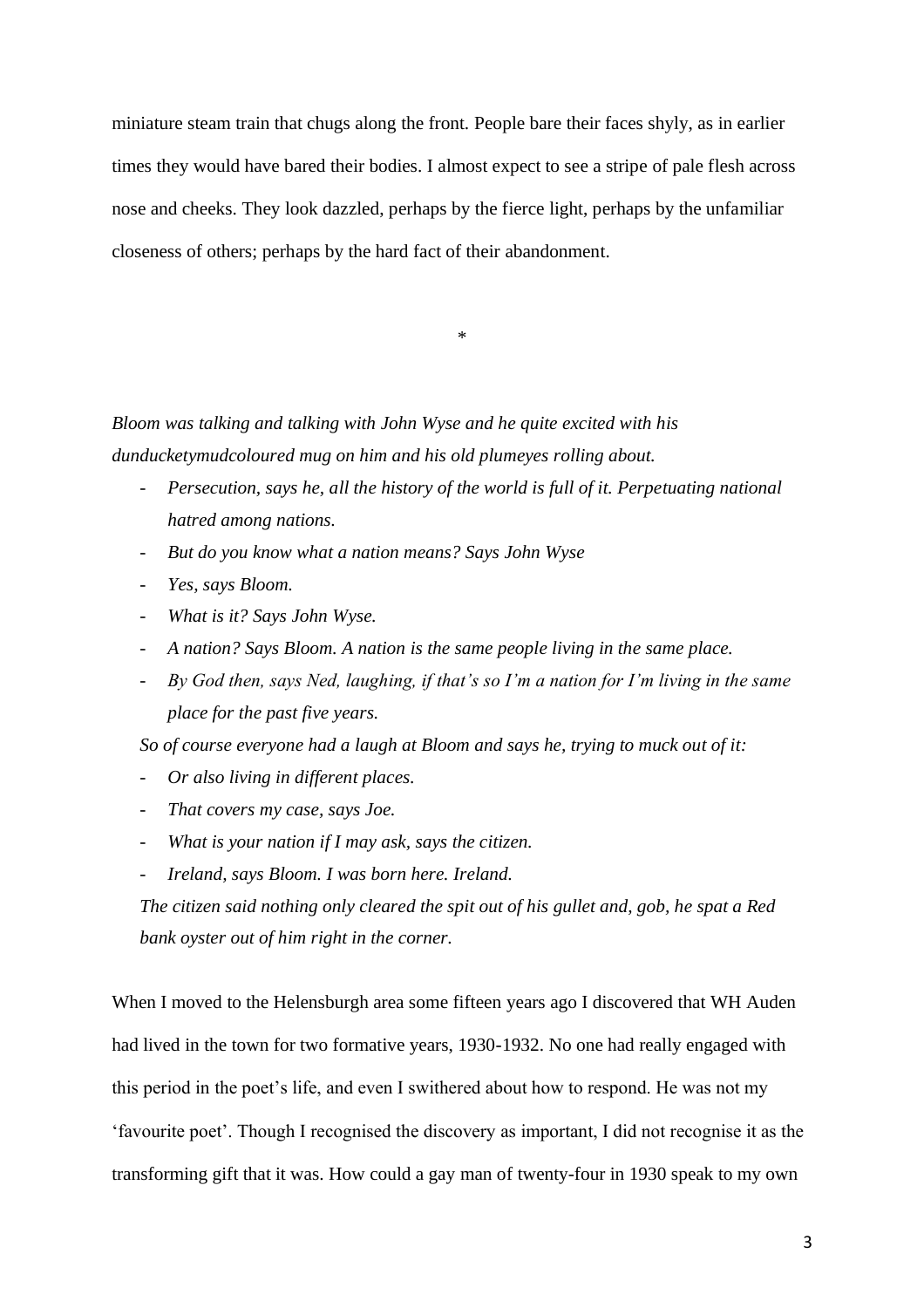situation at that time, which was one of early motherhood, and a devastation of who I thought I was? And yet. It seemed fated somehow. We circled each other for several years, Wystan and I. When finally I reached deeply into his work and his life among the streets I knew, I felt no longer alone. My world expanded, to encompass new connections, to a poet and our shared town. We come to texts and works for a reason. Or we are given them at just the right time. *Ulysses* has been given to me by a friend. I no longer ignore the timeliness of gifts.

In the shed above the condemned village of Fairbourne I do not want to read about healing. The sun, the sea, they are coming to claim us, even as they hypnotise with their beauty. I want to have my shattered-ness reflected back at me. I want to exist in an explosion greater than my own. And this is what *Ulysses* is, a day exploded and each lump of shrapnel followed and examined from many angles. It is an odyssey into the consciousness of Leopold Bloom, prism for exploring notions of belonging, and the shame of not belonging. We learn that he is a Jew, that he suffers both daily micro aggressions and full assaults upon his character and his person. We learn that he lost his son Rudy, soon after birth, and that his father committed suicide. He loves his wife, Molly, deeply and passionately but since the death of their son they have not slept together. We learn that he has a successful daughter Milly. He has been conducting a half-hearted affair by correspondence and he is tortured by longing for sex, most notably when he masturbates at the sight of a young woman flashing her underwear at him. We learn of his guilt and his hubris, his arrogance and his humility. Of his humanity, in short. And we follow him as he tests his sense of himself against a society that views him with suspicion as an outsider.

In Leopold Bloom I find a kindred spirit. I'm the child of a grammar school English northerner and a private school English southerner. I was born in Canada and have lived in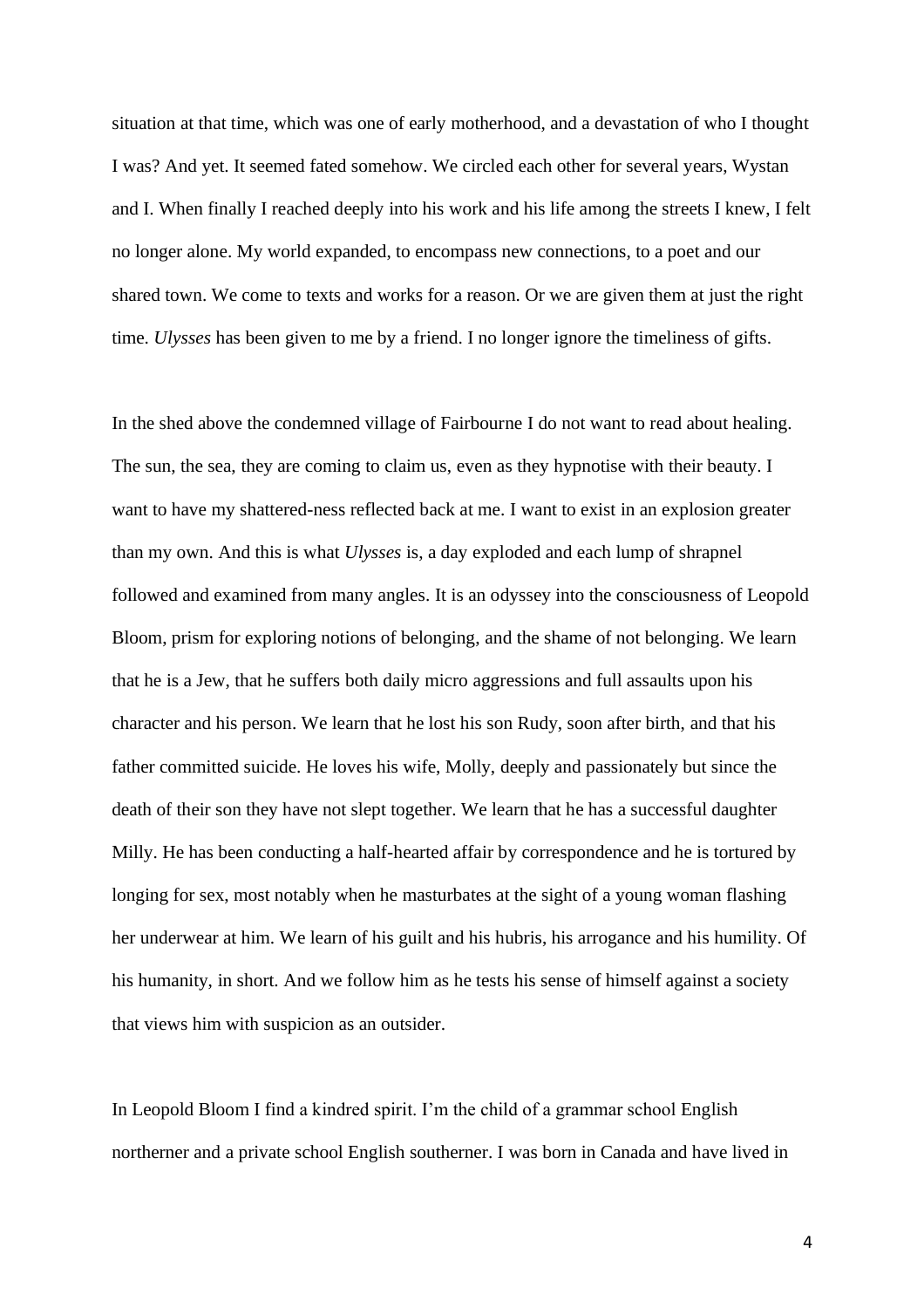Scotland for almost half my life. I see in Bloom's clumsy attempts to define himself my own confusion. Fairbourne shines cheerfully in the strange light. How vast the sea that heaves at its edge, licking the defences. How vast the sun rippling as if it was love itself hurtling towards us. My father's mother (whom I never met) had a Jewish maiden name, Rayner. I know almost nothing about my ancestry, but it may be that my father was Jewish. Does my lack of knowledge about this add to my instability of self? Some of us, like Bloom, have to pick a home. And what if the home you pick does not concur? I look out at Fairbourne, the sun falling in sad fire. What if I said that Scotland has been the only real home I've known? What if I said, soon the notion of *home* will be meaningless. The sea is coming to take it away. What if I said, I am a wanderer with my only home in language?

And where are you now? And when?

One month later. Afternoon. Oban. Preparing to board *Kelana*.

### What is *Kelana*?

42 feet. 1946. Wooden sloop ( defined as a sailboat with a single mast, typically having only one headsail in front of the mast and one mainsail behind the mast). Sails operated manually. GPS and radar the only concessions to modernity. Tiller, not wheel.

\*

And what does her name mean?

Wanderer, in Malay.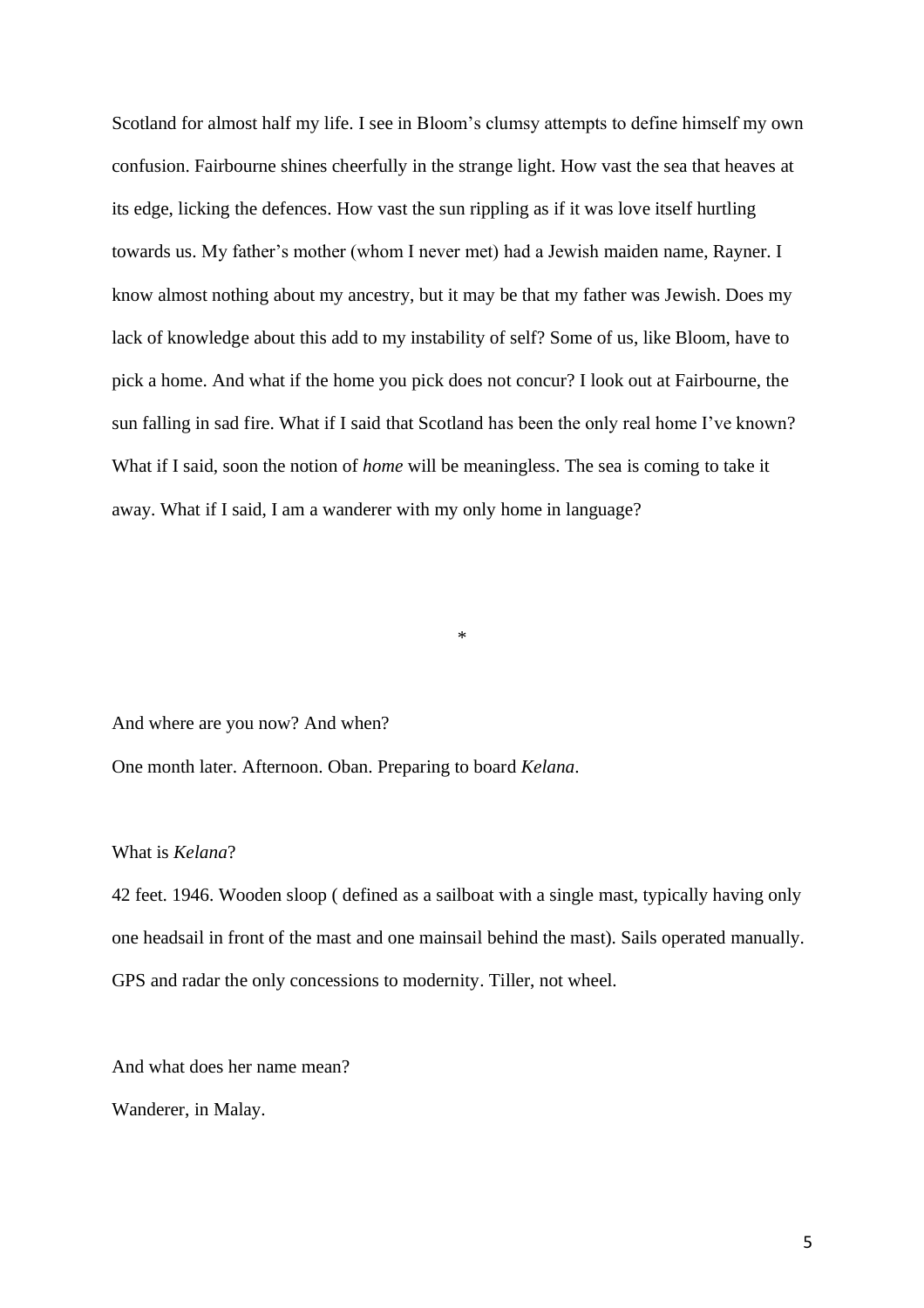This part of this essay is in the form of questions and answers. Why?

Each section of *Ulysses* is written in a different form. A play, vignettes, relatively straight narrative, stream of consciousness, a kind of Socratic questioning. This allows all kinds of background, perspectives, dimensions, modes of speech to be included. It allows Joyce to express multiplicity, variousness, a full experience of consciousness. Breaking out of normal narrative as Joyce does may help me accommodate this overwhelming first experience at sea.

Why *Kelana*?

She is the boat of my imagination.

What is *Kelana* made of?

*Dear Polly, Kelana's timbers are as follows:*

*Keel, stem and ribs - grown oak ie. not steamed to shape but cut from curved branches that match the curve. Very tough and strong. Planking and interior lockers and doors - mahogany. Very good but not as good as pitch pine. A delight to work with. Toenail, scuppers and skylight and decks - teak. The most durable timber we have. Tiller – ash: tough and can tolerate bending and pressure. Used for hammer shafts. Coach-house roof - pitch pine. Extremely resinous and rot resistant. Dinghy - larch planking on oak ribs. Larch is a tough softwood and you can get it with no* 

*knots for planking boats –* Jamie

And how will you reach her?

On the handmade clinker dinghy hauled by the skipper to the water's edge.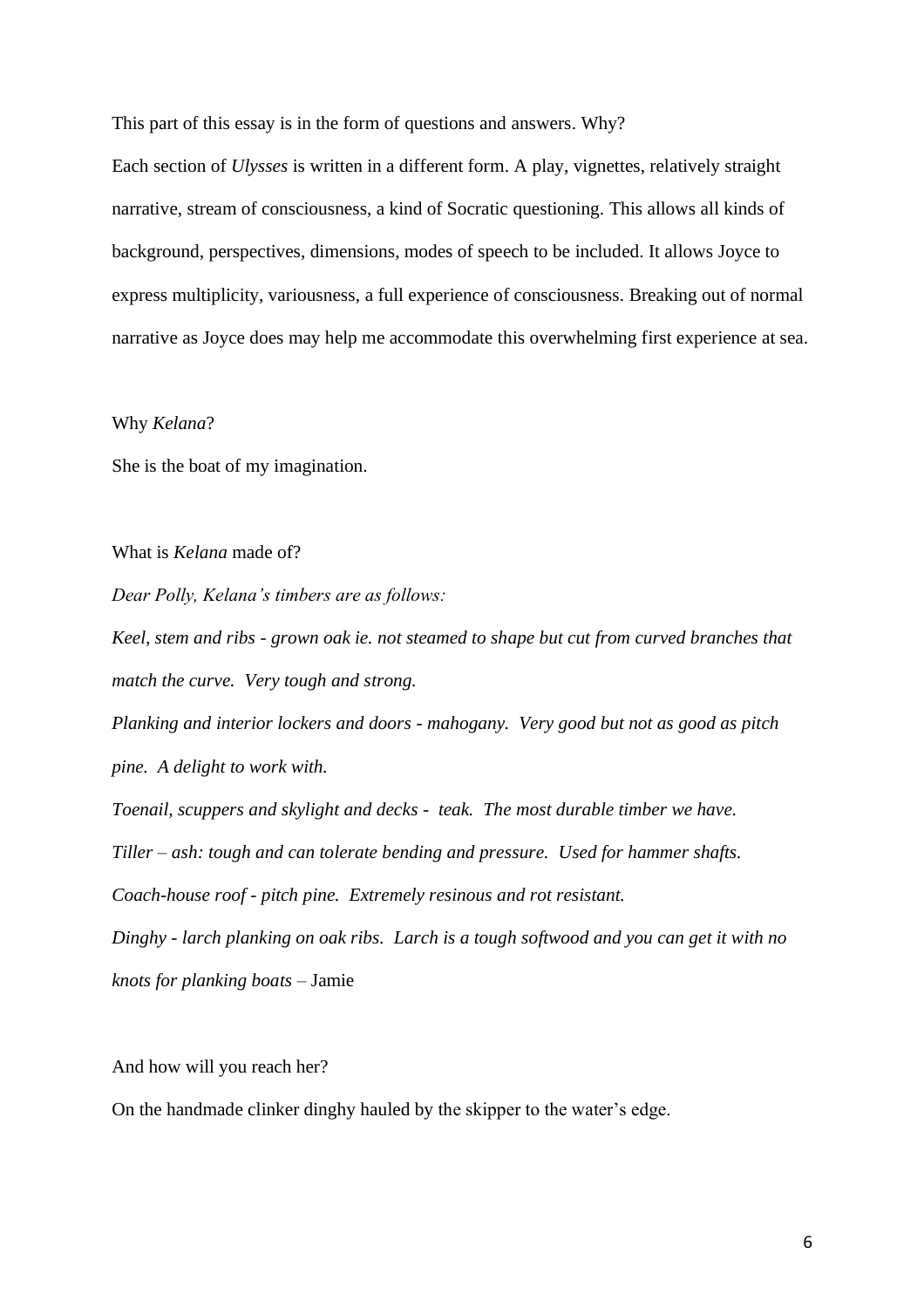*Hi Polly, The dinghy is made of larch planks overlapping by ½ in, bevelled at the edges to prevent leaks. The expansion of the wood when immersed serves to help seal the gaps further. A bead of mastic is often laid beneath the overlap. The beauty of the shape is all in the fair line of the planking. Once all the planks are fastened with copper nails and rooves (washers through which the nails are driven then preened over with a hammer like rivets), the moulds are removed to leave a floppy shell into which the oak timbers (frames) are nailed while hot from a steamer, using the same copper rivets. This softens them so they can be bent around the hull shape. The planks themselves seldom need steaming*. – Adrian

The dinghy gleams like amber. I crouch like an insect in my oilskins. Adrian rows us the short distance to *Kelana* on her mooring.

## Why are you doing this?

Thanks to the kindness of Kelana's owner and skipper Jamie Grant, I am finally doing some research towards my novel. I am assisting in the delivery of *Kelana* from Oban, where she has been racing, to her home in the Gareloch in Helensburgh. We will be sailing down through the sound of Gigha, round the end of the Mull of Kintyre (Scotland's Cape Horn! Jamie says), then north towards the top of Arran and on to the Clyde. The journey will take three days.

What amazes you most about her, that first moment, when you step aboard? Her cables, wires and ropes. Her standing rigging, her running rigging. The clouds are festooned with her stays, sheets, shrouds. It's like a mind I'm looking into, its bare neurons about to fizz, shimmer, open into thought.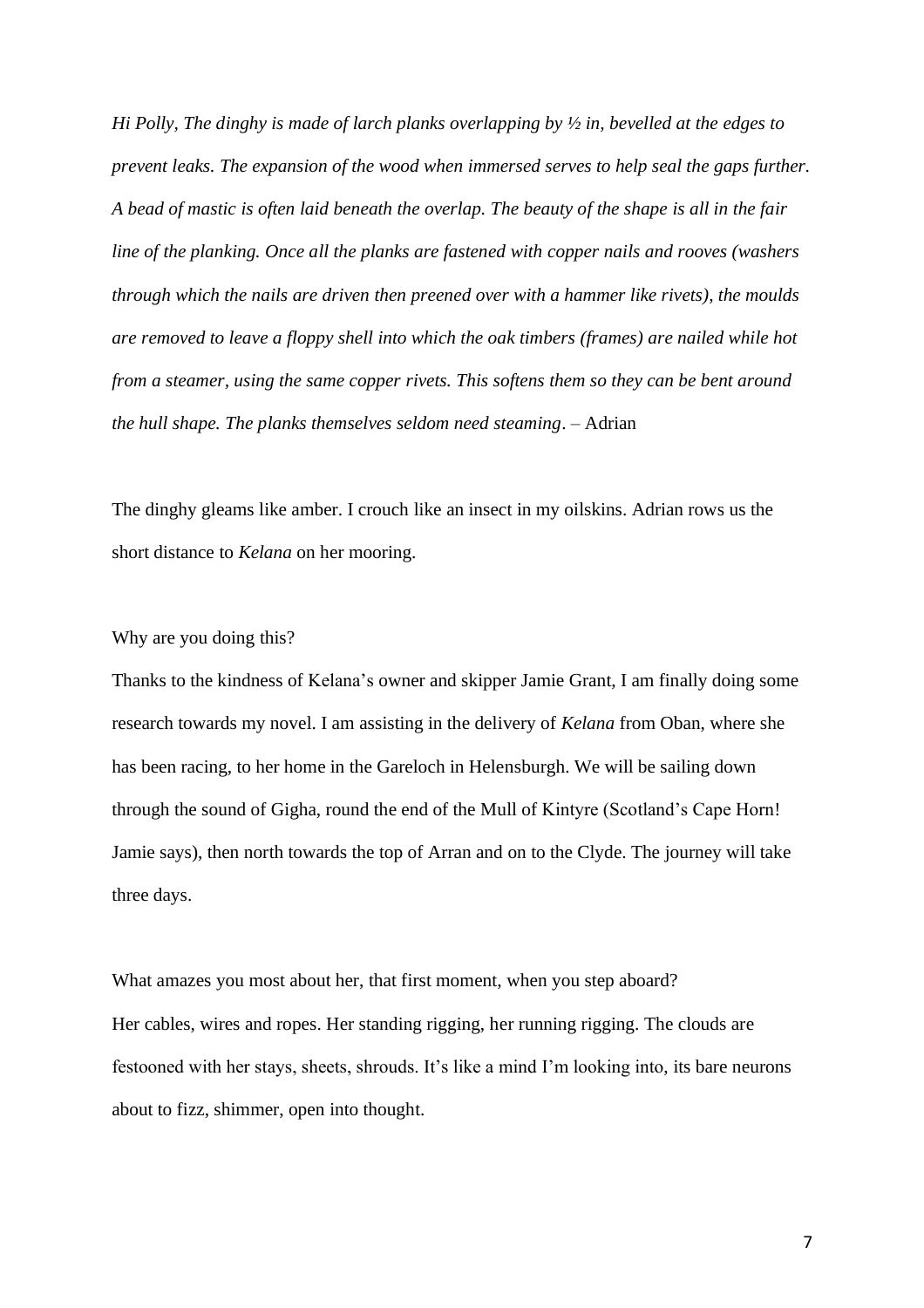#### Where do you sleep?

In the fo'c'sle (abbreviation for 'forecastle', the forward part of a ship below deck, traditionally where the crew sleep). On *Kelana* this is effectively an upholstered shelf in the bow of the boat, above where the anchor chain is coiled ready. There is very little room, and so I do not bring my copy of *Ulysses* with me; instead at night I listen to the RTÉ dramatic reading of the book on my headphones.

#### What is the wind direction and force?

The wind is pretty consistently between NW and SW over the whole trip, and around Force 3 or 4, except for the passage between Gigha and Sanda when there is little to no wind and we have to use the engine. Our speed averages around 6 knots but tops 11 knots at one point.

What are your secret thoughts about sailing when you begin this journey? That I don't get it and never will. That it's kind of like snooker – why would you do it? That it is hard work to achieve a moderate walking pace so does not make sense as transport. That I am useless because I cannot retain the new words, the whole world of nautical language. That I will be annoying on a boat. That I will be sick. That I will be cold and wet and miserable and bored. That the entire premise of my novel – that it is set upon the ocean – will prove to be an career-ending error of judgement because I will hate sailing. That I have simply added another incoherent dimension to my life.

#### What happens to the conditions?

We begin in bright sunshine, and brisk wind, and sail towards Gigha. That night, moored in Gigha, the voices of *Ulysses* envelop me in their own weather. Listening, rather than reading, turns the text into a complicated form of music, that stimulates with its virtuosity, like Bach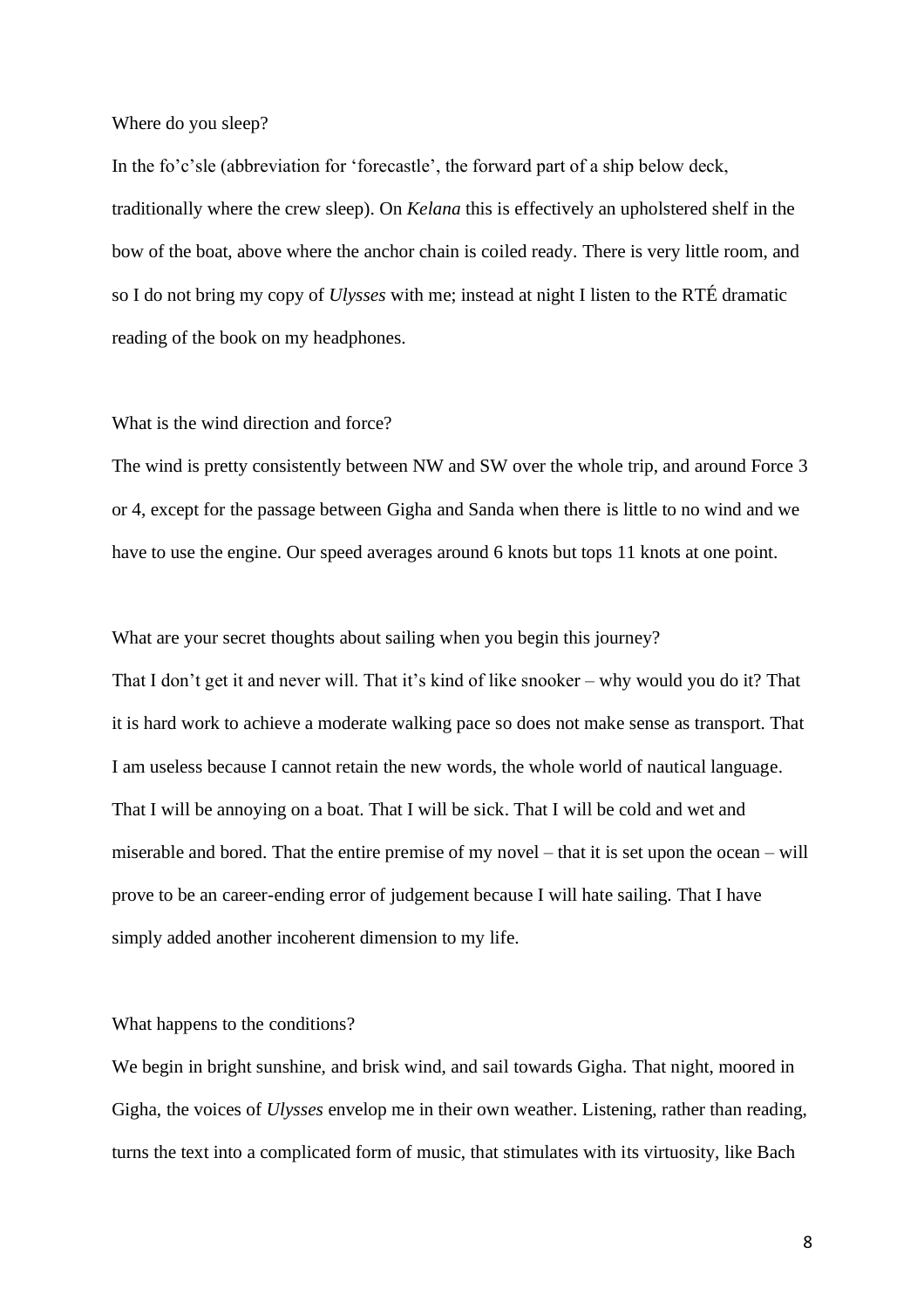perhaps. I can feel it in my brain. My standing rigging, my running rigging. Fizzing, shimmering. The voices bring out the humour, the 'special effects'. It is magical, multifarious and confident.

The second day deteriorates into heavy rain and no wind. Jamie reluctantly turns on the engine and we chug at a slow walking pace along the low sorrowful coast of Mull. On the starboard side, the Paps of Jura in grey are followed by a whisperingly faint shadow of Ireland. Soaked with rain, Jamie and Adrian check the forecast as best they can with intermittent signal, impatient to make progress. The wind is a soft breath, more caused by the friction of our faces through the air than existing independently. Encased in oilskins I am dry, but I am stiff after a night in the fo'c'sle.

Jamie asks me if I am all right, if I am getting what I need. Oh my God yes! I say through the tiny space in my hood.

And what is the part you do not say?

I am untouched by the experience. I am worried at my lack of feeling, one way or the other. Sailing feels, right now, overwhelmingly niche, uncomfortable, irrelevant to real life. Perhaps like reading *Ulysses*?

Is there a change in the weather, internal or external?

The second night, we drop anchor in a tiny deserted cove called Dippen Bay. Mist is falling. It is utterly silent and beautiful. I feel something change then, settling down in my awkward space, out of my wet clothes, placing the headphones over my ears to listen to those voices of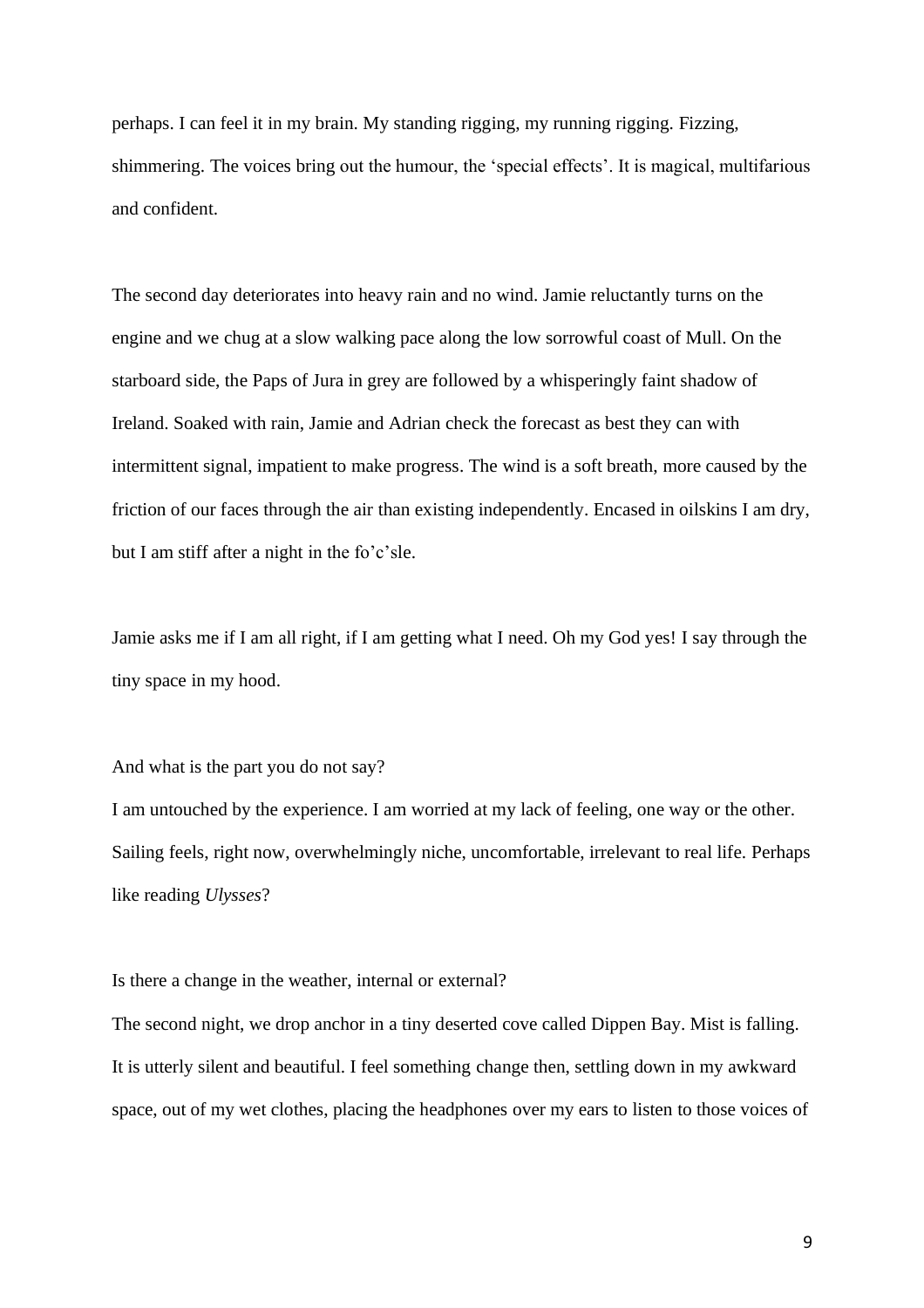Ireland. To choose a spot and simply stop, to look upon the land from the sea. I rock inside voices, peaceful, unfettered. When we wake the next morning, the wind has returned.

How does the return of the wind affect *Kelana* and her crew?

Energy levels soar. We all, boat included, ready ourselves for speed. Jamie and Adrian are a flurry of activity releasing the sheets securing the sails in one direction, to secure them in the other direction in order to tack into the wind. The boom swings over the cockpit like the blades in the *Pit and the Pendulum*. Fortunately I am just beneath its height. I have not grown accustomed to conforming to an invisible element.

While Jamie and Adrian work the sails, I am needed at the tiller, a demanding job that requires me to brace myself against the side of the cockpit in order to pull with full force. I'm surprised by *Kelana*'s elegance through the water. She slices through the pewter-thenmercury, and the foam that unscrolls, hissing, from her hull.

Ahead, a smear of blue. The wind increases and changes direction – behind us now. Jamie and Adrian confer about what sail arrangement will take best advantage of the wind. Jamie goes up on deck and extracts a metal pole which he attaches to the main mast. To this he attaches the genoa, and he swings the pole out perpendicular to the direction of travel. It pulls the genoa out full and wide on the starboard side. The boom supporting the main sail is secured perpendicular on the port side – and now *Kelana* surges forward like a galleon, two sails bulging. I am at the tiller, and the pull almost sends me overboard. The boat heels so far that the deck is a wall and the starboard gunnels are racing through the foam. I lean with all my force against the tiller, to keep her righted, but what is strange is that even though she is galloping through the water at this impossible angle, she is almost noiseless and completely

10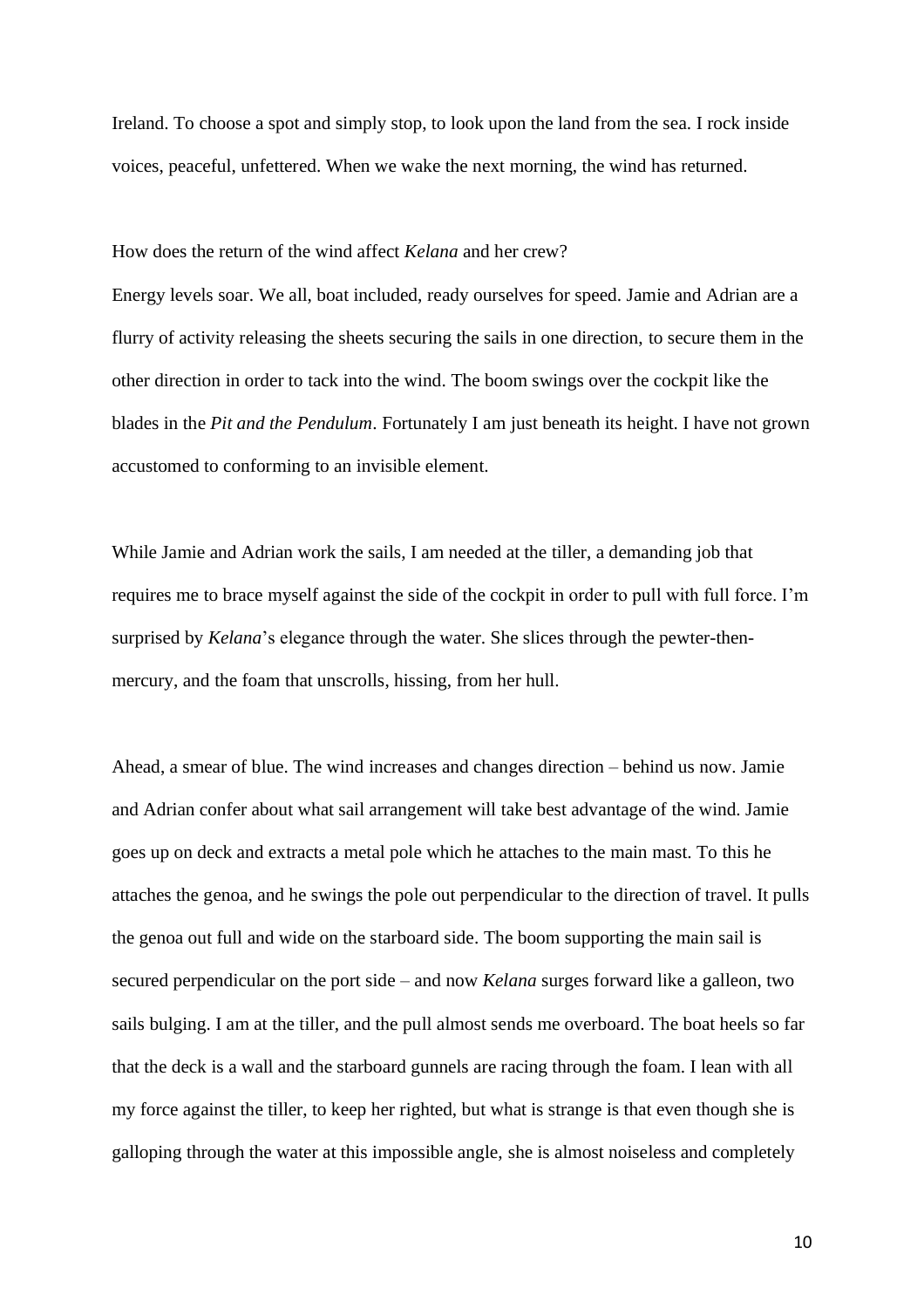stable. Kelana is a mare lifting off effortlessly mid gallop. We find our sweet spot and she settles, slicing happily though the ruffles of the sea, flying past Bute, past Inverkip, coming home.

Does something happen now, that changes everything?

The islands are sliding by, the waves running alongside like children at a wedding chasing the wedding car, then giving up because we are simply flying now and they dive beneath like porpoises and I cannot believe the edifice of this boat, the beating heart of this boat, the way that she does not impose our wishes upon the elements, but simply connects them, bringing together all the riotous invisible forces of the world into a living *yes*. She is *form*, she's a novel, she is *Ulysses*. Our faces sting. I am inside a moment now, where I have longed to be, and everything is pressing forward, forward…

I hand over the tiller to Jamie and move to the stern in wonder. I reach for my phone to take the obligatory photograph (although everything magnificent in this moment is invisible). The phone slips from my grasp and falls overboard. I gasp, horrified, as it's brand new, purchased so I could dutifully document this trip. But then I realise how wonderful it is that I can no longer document anything. I am obliged to feel my place in this multiplicity. This plenty. I say nothing about the loss to Jamie or Adrian. The phone does not belong here and has made its exit quietly. Finally I understand the magic of sailing. 'Not bad,' I say, with Scottish understatement, and we laugh. We round the narrows, and there are Helensburgh and Rhu, bright in the sunshine, the spikes of the masts waving in welcome…

\*

11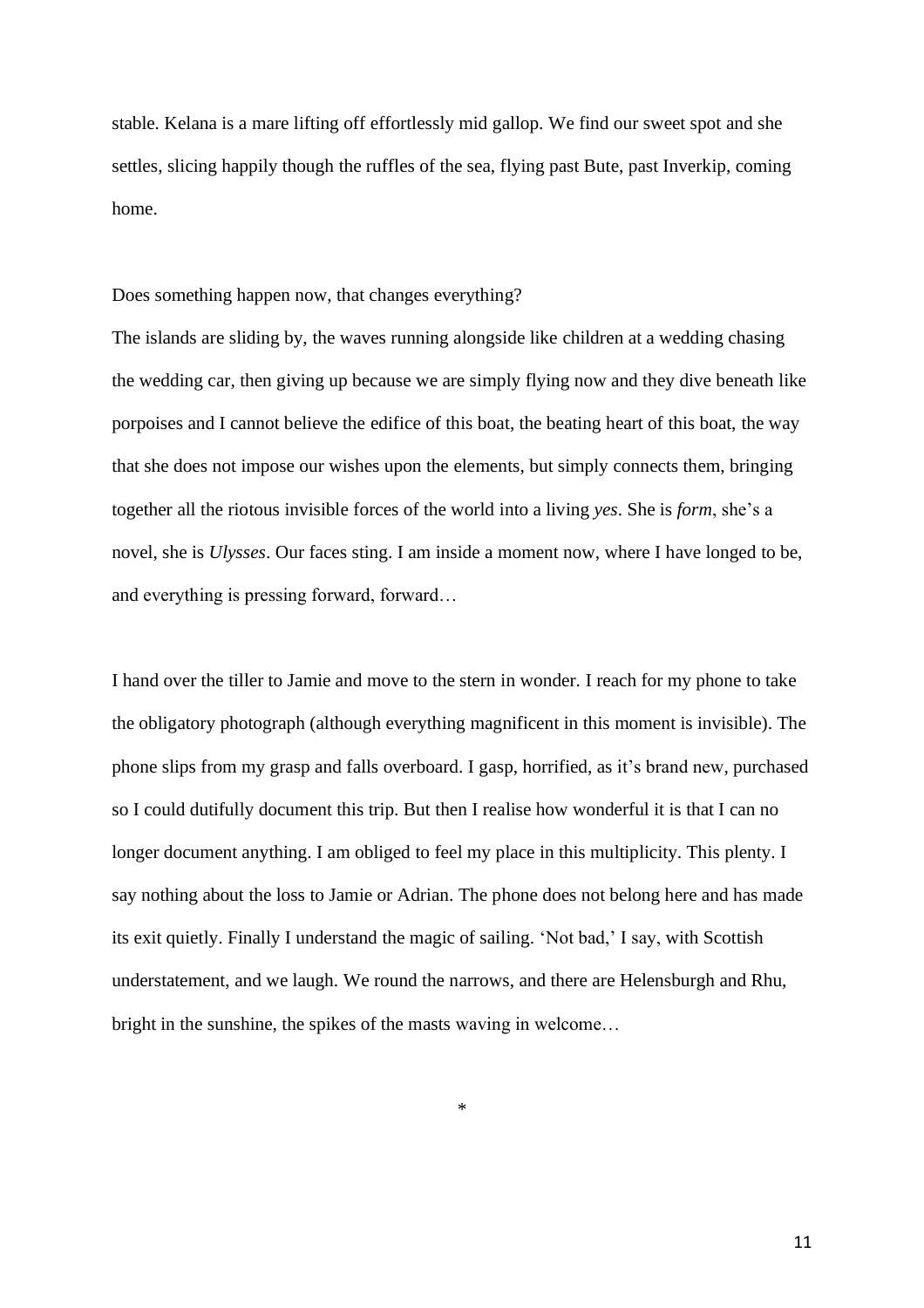A week later, a soft gold evening. A little canal boat in London where I go to work. She is tightly moored in a marina, going nowhere, ever; she is my delicious limpid limbo. I lie partially clothed on my bed, the fan on, *Ulysse*s closed in my hands. By partially clothed I mean I'm in a T-shirt and underwear. This is my body. To write this without the protection of fiction, to talk about my body in a real way, is shameful. But why? This soft, pale shape is, really, my only home. Without it, there is no other. Famously several pages of *Ulysses* detail Bloom defecating and revelling, man-style, in the languorous experience. We see him attending to his body tenderly in the bath, and later in the book is the scene where Bloom masturbates at the glimpse of a young woman's underwear. Bloom is both enslaved and liberated by his body and he seeks in a long fantasy section to transgress its boundaries, and, presciently, its norms. That section, set in a brothel, sees him transmute into a woman. It seems the She-Bloom is a vehicle for his shame, his need for humiliation, his penance for sins real and inherited.

My boat shudders as the pump-out boat arrives, bumping into the jetty. The dockmasters have come to empty my waste tank. The pump-out boat is a large tender, with a huge hose and a tank into which the rejected contents of my body will be sucked. The waste tank opening is right beside my cabin window. I observe the shadows of Simon's boots as they march across my blind, and pick up the thread of his banter with Steve. I wonder about calling hello, but I like being invisible in this scene. I like listening to Simon's chat, and I like it more in my state of partial dishabille with *Ulysses* freshly closed on my belly. Also I am stunned to be at the end of the book.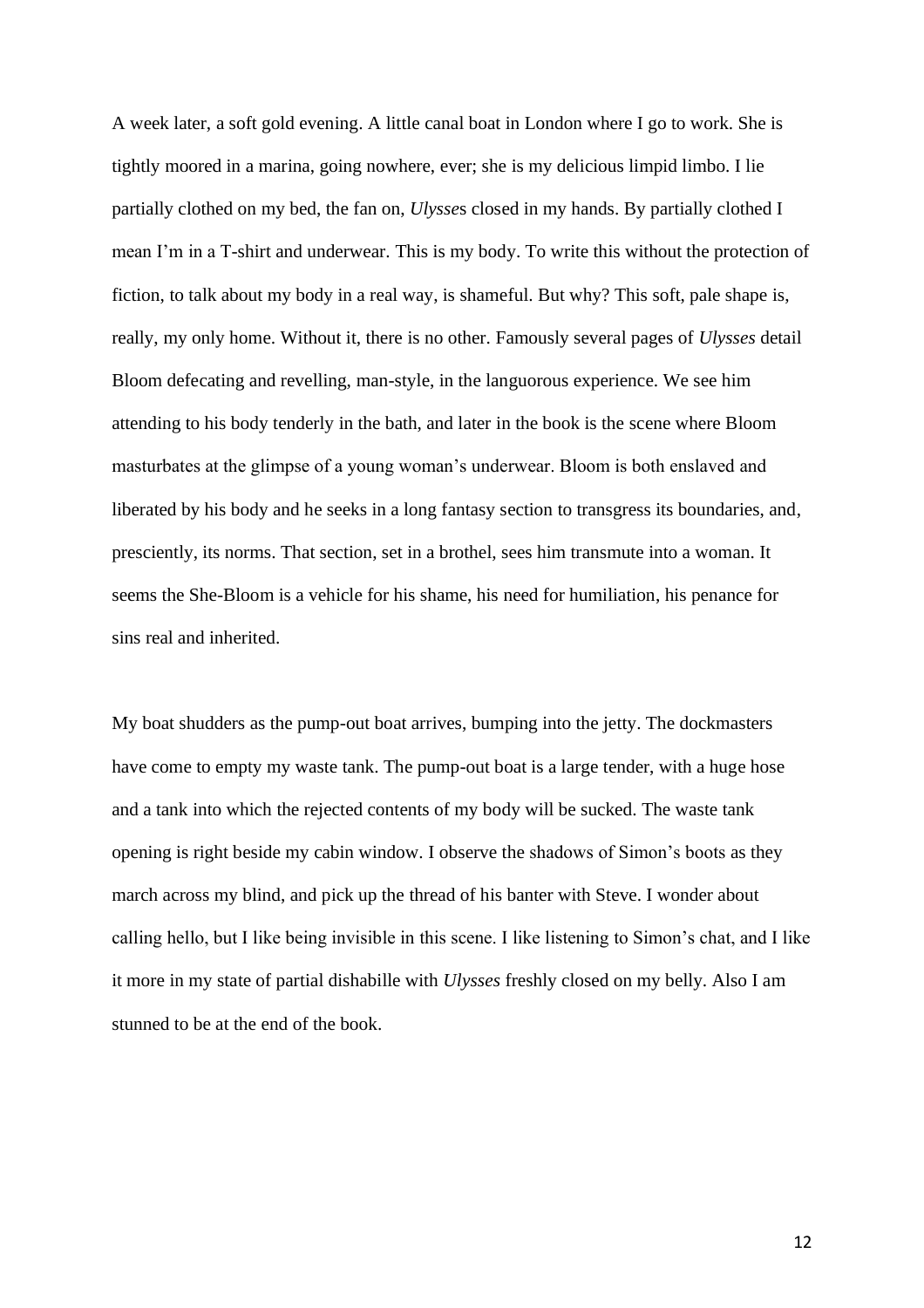The suction engine whirs into life. Simon sings to himself, indifferent to the onslaught of my sewage. No matter how many tanks he has emptied, he always appears delighted to encounter mine. Often we chat while he does this; but not today

I look at my hands, my toes at the end of my untanned legs. When I traced my father many years ago we sat in a restaurant and compared our hands and feet. It is the strangest thing in the world to see one's body mirrored in a stranger's body. *You're my daughter all right*, he said. Perhaps some of my own shame is traceable to that encounter. Abandonment is incomprehensible to a child. When the perpetrator inhabits your body, you cannot escape them or what they have done.

The ghost of Bloom's father, Rudolf, appears to him many times in the novel. Suicide was a crime at that time and so in killing himself he abandoned his family in the most shameful way possible. *Ulysses* shows me that we do not come to terms with these losses. They haunt us, they are woven, living, into the thoughts of every single day. They are carried in the body as shame.

Simon screws the cap back on the tank and the men's voices are lost in the revving of the engine. I am alone again, with the book upon my body. Something has changed in me. Remembering. Feeling. After *Ulysses* I am less afraid of these things. Is this possible? That a book can make you less afraid?

On the evening of my stepmother, Sandra's, birthday in Fairbourne my brother and his partner cook a beautiful meal which we eat in the garden overlooking the bay. Sandra is an academic, a Shakespeare scholar. She is not effusive by nature. Leading up to this party we